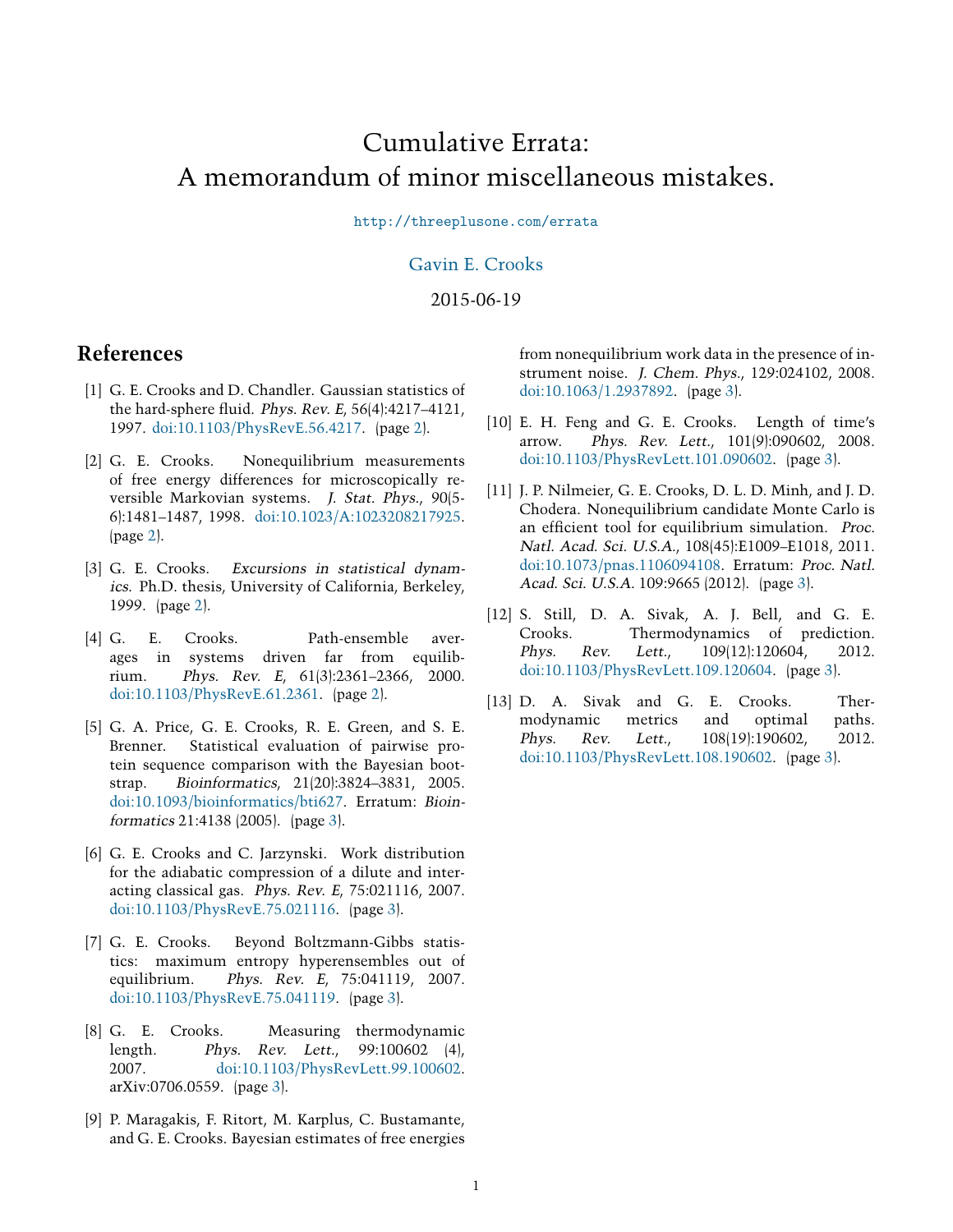### <span id="page-1-0"></span>**1 Gaussian Statistics Of The Hard-Sphere Fluid (1997)[[1](#page-0-0)]**

The lines in Fig. 3 are mislabeled. The dashed line is the fit to the data using an uninformative prior, while the solid line is a fit using the ideal gas prior. The final line of this paper should read "This work was supported by NSF grant number CHE-9508336."

## **2 Nonequilibrium measurements of free energy differences for microscopically reversible Markovian systems (1998) [\[2\]](#page-0-1)**

The final line of this paper should read "This work was supported by NSF grant number CHE-9508336."

#### **3 Excursions in Statistical Dynamics (1999) [\[3\]](#page-0-2)**

**Chapter 1:** Missing  $M(1)$  After Eq. 1.2, i.e.  $M =$  $(M(0), M(1), ..., M(t-1))$ ; Section 1.3 (p13), U(t<sub>3</sub>, t<sub>1</sub>) =  $U(t_3, t_2)U(t_2, t_1)$  not  $U(t_2, t_1) = U(t_3, t_2)U(t_2, t_1)$ ;

Eq. 1.19, sign error, should be  $-\beta Q$ .

**Chapter 3:** Eq. 3.3 should read  $\ln \rho(x(\tau)) - \ln \rho(x(0))$  −  $\beta Q(x(\tau))$  (Sign error, and  $x(\tau)$  not  $x(t)$ ). [Kudos: Josh Silverman]

**Chapter 4: Free Energies From Nonequilibrium Work Measurements** Eq 4.5, wrong sign 3rd line; The statement of Jensen's inequality after Eq 4.15 is should read *⟨*exp(x)*⟩* >= exp(*⟨*x*⟩*) [Kudos: Grant Rotskoff]; Something is wrong with Eq. 4.22, I just haven't got around to figuring out what it is.

**Chapter 5: Response theory:** The first sentence of the last paragraph of Section 5.3 should read "An approximation for the nonequilibrium entropy can be derived from this expression by substituting the explicit canonical equilibrium probability and ..". The original sounds awful.

The "plausible" approximations in this chapter, from Eq. 5.8 onwards, turn out to be wrong! See ["Near](http://threeplusone.com/Sivak2012a)[equilibrium measurements of nonequilibrium free en](http://threeplusone.com/Sivak2012a)[ergy''](http://threeplusone.com/Sivak2012a) by [David A. Sivak](http://threeplusone.com/Sivak) and myself for the correct answers.

**Chapter 7: Pathways to evaporation:** Equation 7.3 has several sign errors. It should read

$$
P\big(s(t,i)\big)=\frac{\exp\Big( +\beta H s(t,i) +\beta J \sum\limits_{\{j\,:\, <\, i,j>\}} s(t,i) s(t-1,j)\Big)}{2\cosh\Big(-\beta H -\beta J \sum\limits_{\{j\,:\, <\, i,j>\}} s(t-1,j)\Big)}\,.
$$

There are several misplaced brackets in Eq. 7.4.

$$
\frac{\mathcal{P}[s(t,i) = +1, s]}{\mathcal{P}[s(t,i) = -1, s]} = \exp\left(+2\beta H + 2\beta J \sum_{\{j_1 < i, j > \}, \atop \theta = \pm 1} s(t + \theta, j)\right)
$$
\n
$$
\times \prod_{\{j_1 < i, j > \}} \left[ \frac{\cosh\left(\beta H + \beta J\left(\sum_{\{k_i < j, k > , k \neq i\}} s(t, k) - 1\right)\right)}{\cosh\left(\beta H + \beta J\left(\sum_{\{k_i < j, k > , k \neq i\}} s(t, k) + 1\right)\right)} \right]
$$

**Appendix A: Simulation of Langevin Dynamics.** It's really not a good idea to use this algorithm to simulate driven Langevin dynamics. See [Using nonequilibrium](http://threeplusone.com/Sivak2013a) fluctuation theorems to understand and correct errors in [equilibrium and nonequilibrium discrete Langevin dy](http://threeplusone.com/Sivak2013a)[namics,](http://threeplusone.com/Sivak2013a) David A. Sivak, John D. Chodera, Gavin E. Crooks (2013) for a discussion of the problem and alternative integrators.

**References:** Reference 52 contains an extra period.

#### **Minor typos** :

Page 6: "flow of energy into into the system"

Page 9: "states energies"

Page 41: "because not only because" in the last sentence of second paragraph

Page 43: "failure can occurs" in last sentence of first para

Page 45: "are essential the same" in the caption

Page 52: parenthetical comment in first para is hard to parse

Page 54: "can derived" should be "can be derived" in second sentence

Page 56: "partial due" should be "partially due" in the caption

[Kudos: Xuenan Li; David Sivak]

#### **4 Path-ensemble averages in systems driven far from equilibrium (2000) [\[4\]](#page-0-3)**

Eq. 14 contains various typos.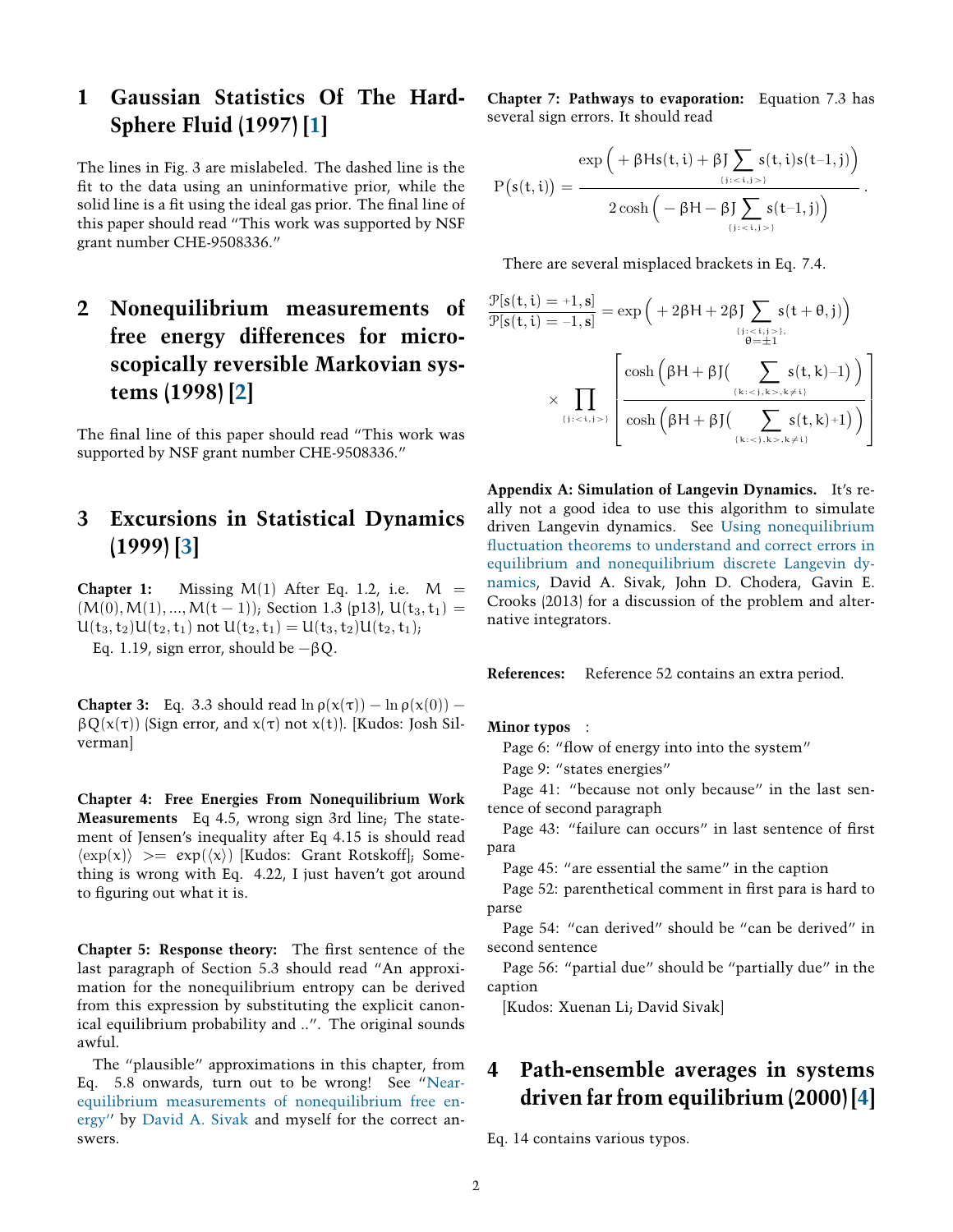# <span id="page-2-0"></span>**5 Statistical Evaluation Of Pairwise Protein Sequence Comparison With The Bayesian Bootstrap, Bioinformatics (2005) [\[5](#page-0-4)]**

Erratum: Bioinformatics 21:4138 (2005)

# **6 Work distribution for the adiabatic compression of a dilute and interacting classical gas, Phys. Rev. E (2007) [[6](#page-0-5)]**

In Eq. 12 we shouldn't have taken the absolute value of the work in the probability distribution. The equation should read

$$
\rho(W) = \int dE_0 P(E_0; \beta) \delta(W - \alpha E_0)
$$
  
= 
$$
\frac{\beta}{|\alpha| \Gamma(k)} \left(\frac{\beta W}{\alpha}\right)^{k-1} e^{-\beta W/\alpha} \theta(\alpha W).
$$

We want the equation to be correct both for compression  $(\alpha > 0)$  and expansion  $(\alpha < 0)$ , but the unit step function  $\theta(\cdot)$  and taking the absolute value of  $\alpha$  in the normalization takes care of that. [Kudos: David Sivak (2011-09-26)]

Eq. 17 is slighlty wrong. We messed up the scaling within the Dirac delta function. It should read:

$$
p(E,t)=\int dE_0\,P(E_0;\beta)\,\delta(\tfrac{E}{q_{\mathfrak{t}}}-E_0)=P(E;\beta/q_{\mathfrak{t}}),\quad (1)
$$

[Kudos: David Sivak (2011-09-26)]

## **7 Beyond Boltzmann-Gibbs statistics: Maximum entropy hyperensembles out-of-equilibrium, Phys. Rev. E (2007) [\[7\]](#page-0-6)**

The equations contain various sign errors. Equation 6 should read

$$
P(\theta) \propto \exp\left(-\beta \lambda \sum_i \theta_i E_i - \lambda \sum_i \theta_i \log \theta_i\right)\,,
$$

Eq. 10 should read

$$
\beta F(p) = + \sum_i \, p_i \ln p_i + \beta \sum_i p_i E_i
$$

and the inline equation in the following text should read  $F(\rho) = -S/\beta + \langle E \rangle$ .

[Kudos: Eric Van der Straeten; Susanna Still; David Sivak].

## **8 Measuring thermodynamic length, Phys. Rev. Lett. (2007)[[8](#page-0-7)]**

The last equation on the second page should be a minus sign after  $\Delta S_{\text{system}}$ , and the Eqs. (10) and (11) should have an extra minus sign " $-\omega = \cdots$ ". The signs in Eq. 12 are correct; an extra minus sign enters from the definition of  $g_{ij}$ , Eq. (4).

[Kudos: David Sivak (2010-01-15)].

Eq. (15) contains extra factors of 1/K. It should read

$$
\ell(\Delta \psi_{12}) = \sum_{k=1}^{K} \ln \frac{1}{1 + \exp(-\Delta \psi_{12} + (\lambda_2^i - \lambda_1^i) X_{i,1,k})} + \sum_{k=1}^{K} \ln \frac{1}{1 + \exp(-\Delta \psi_{21} + (\lambda_1^i - \lambda_2^i) X_{i,2,k})}.
$$

The following Eq. (16) is correct.

# **9 Bayesian estimates of free energies from nonequilibrium work data in the presence of instrument noise (2008)[[9](#page-0-8)]**

In Fig. 1, 'Pizeoelectic' should read 'Piezoelectric'.

#### **10 Length of Time's Arrow (2008)[[10\]](#page-0-9)**

Eq. (6) is missing a twiddle. It should read

$$
\frac{P(+W|\Lambda)}{P(-W|\tilde{\Lambda})} = e^{\beta W - \beta \Delta F}
$$

# **11 Nonequilibrium candidate Monte Carlo is an efàcient tool for equilibrium simulation (2011)[[11\]](#page-0-10)**

Erratum: Proc. Natl. Acad. Sci. U.S.A. 109:9665 (2012) [doi:10.1073/pnas.1207617109](http://dx.doi.org/10.1073/pnas.1207617109)

#### **12 Thermodynamics of Prediction [\[12\]](#page-0-11)**

Eq. (16) should read  $\Delta F_{\text{neg}}[x_{t+1}; s_t \rightarrow s_{t+1})$ . [Kudos: David Sivak (2015-06-19) ]

#### **13 Thermodynamic metrics and optimal paths (2012) [\[13](#page-0-12)]**

Para beginning "The integral of the excess power..." on page 3: Not our most elegant prose. What we are trying to